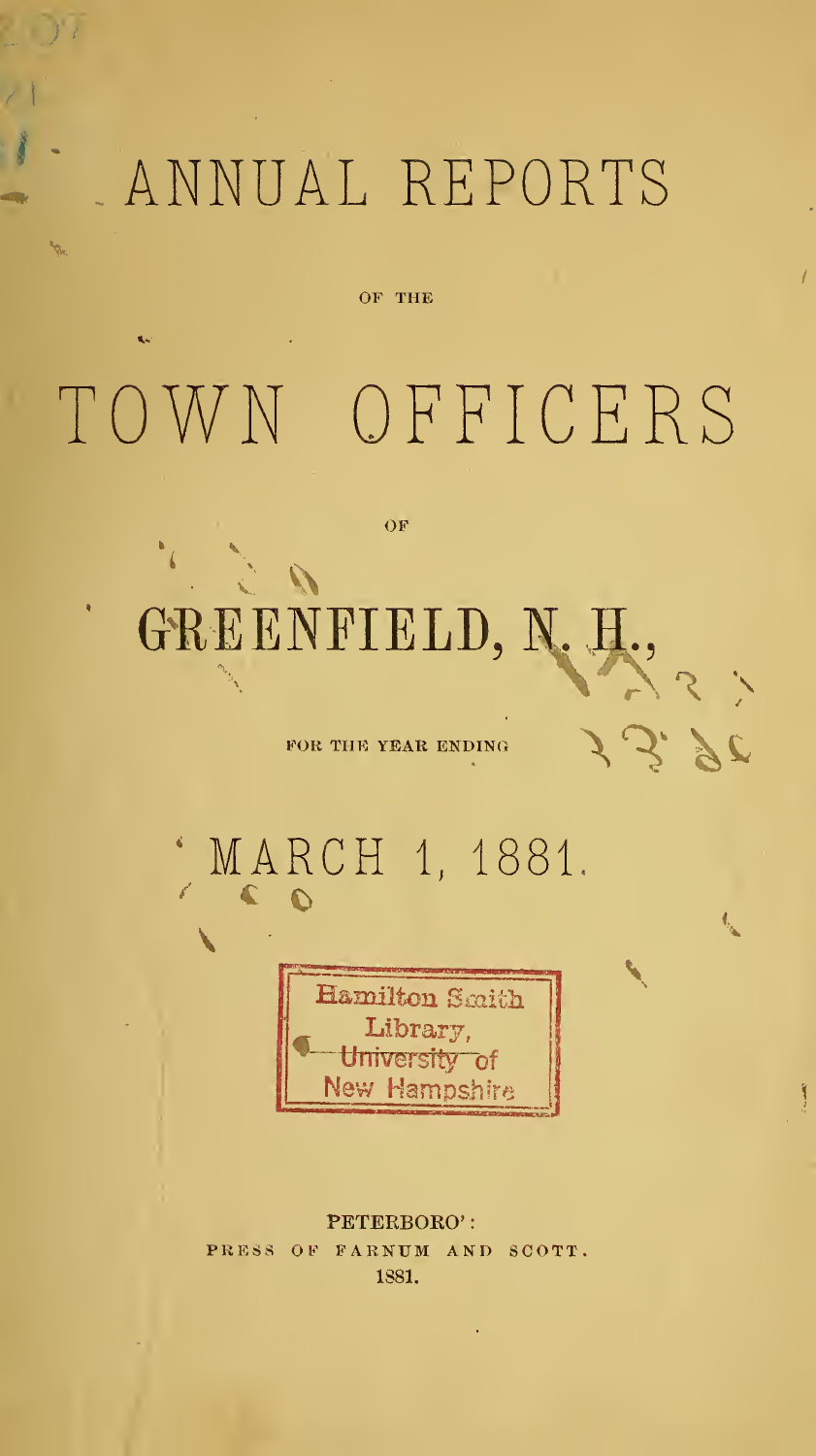Digitized by the Internet Archive in 2011 with funding from Boston Library Consortium Member Libraries

 $N$ <br>352.07<br>G 81

1881

http://www.archive.org/details/annualreportofto1881gree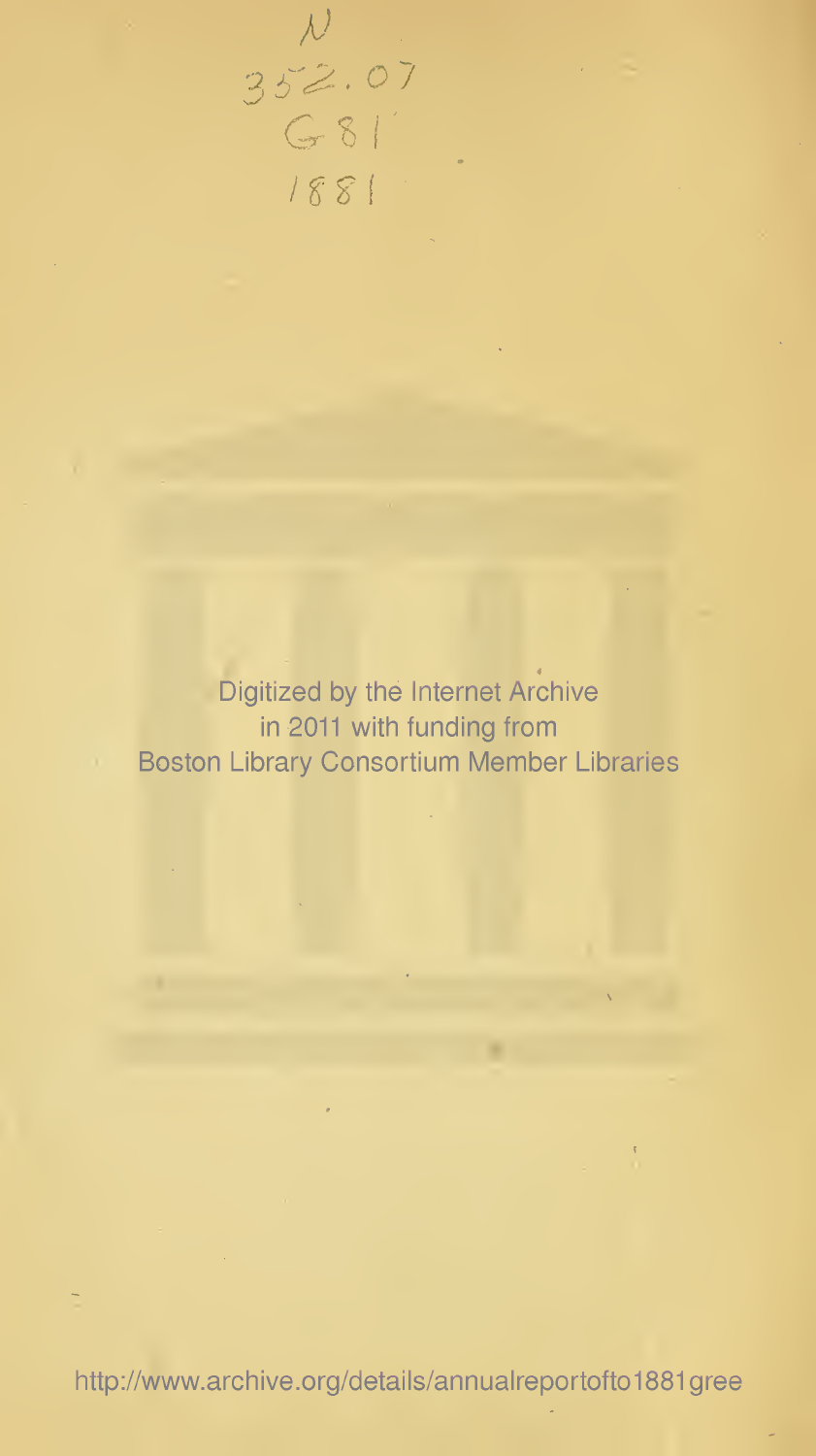# SCHOOL REPORT.

## DISTRICT NO. 1.

Prudential Committee, John H. Reynolds.

Summer term taught by Rena T. Breed of Ware. Miss Breed's first experience as <sup>a</sup> teacher. A good disciplinarian, and well adapted to the duties and responsibilities of the school room. The exercises at the close of the term were satisfactory, and creditable to pupils and teacher.

Fall term. Teacher, Emma F. Robertson of Greenfield. Miss R. is deserving of much praise. She is a superior teacher, and the district that secures her services is fortunate. The quietness and promptness in the recitations, with many other things, ren dered our last visit the most enjoyable one of the year.

Winter term. Teacher, John T. Robertson of Greenfield. We are happy to see the parents so much interested. The help some of the families are giving at home will be felt for years to come in the school room. Be not weary in well doing. Your school, we think, stands No. <sup>1</sup> in mathematics, and with care in the se lection of teachers may soon rank among the best, if not the best in town. Thanks to Mr. Robertson for his faithful instruction.

## DISTRICT NO. 2.

Prudential Committee, Charles E. Blanchard.

Teacher, summer term, Nellie M. Atwood of Francestown. This school was under the instruction of a competent teacher. Good improvement was made in all the branches pursued, but particularly in spelling and reading. The ranks of deportment and scholarlarship were kept weekly, and speak well. We still retain pleasant thoughts of our visit at the close of the school.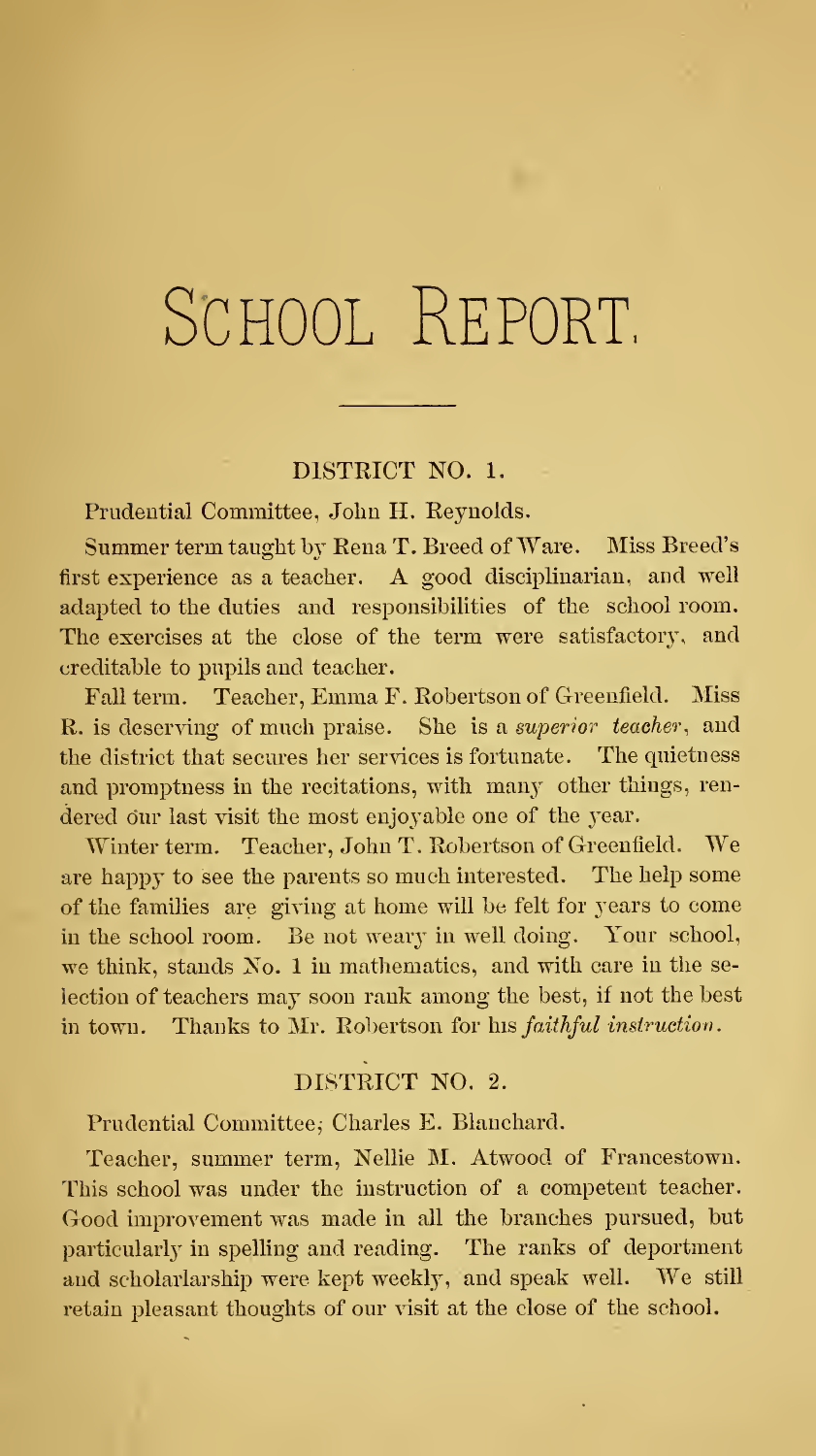Winter term. Teacher, Ann F. Langdell of Francestown. A pleasant and profitable term. All the exercises at the examination were commendable, showing study and advancement. The rules of reading received special attention. Most of our schools show a want of care in this respect.

#### DISTRICT NO. 3,

Prudential Committee, Alfred W. Savage.

Teacher, summer term, Abbie H. Allen of Greenville. The long experience, and the reputation of Miss A. as a successful teacher, is well known. She needs no commendation from me. It is seldom we see so great improvement in all branches. The order and interest manifested in all the recitations were a source of gratification, we think, to all present.

Fall term taught by Hattie L. Pettengill of Peterboro'. Miss P. entered quietly upon her work, and soon gained the respect and love of her pupils. A term of ten weeks was profitably spent, and we think pleasantly, both to teacher and scholars. We beard not a word of fault, and this is an uncommon thing in a village school.

Winter term taught by the same teacher. She sustained her former reputation, and the school appeared well at the close. Miss P. has the requisite qualifications to make her a successful teacher.

### DISTRICT NO. 4.

Union district with Bennington. Did not receive any notice of this school. I suppose we have no scholars to send.

#### DISTRICTS NO. <sup>5</sup> & 8.

Prudential Committee, William Munhall.

Teacher, Miss Maria A. Dodge of Bennington. Remembering the good work Miss Dodge did as teacher in this district, we were happy to meet her again in the school room. A glance over the school showed us a kind, patient and faithful teacher was needed, and we felt to congratulate the district on their selection. The examination gave evidence of labor on the part of scholars and teacher. A good school.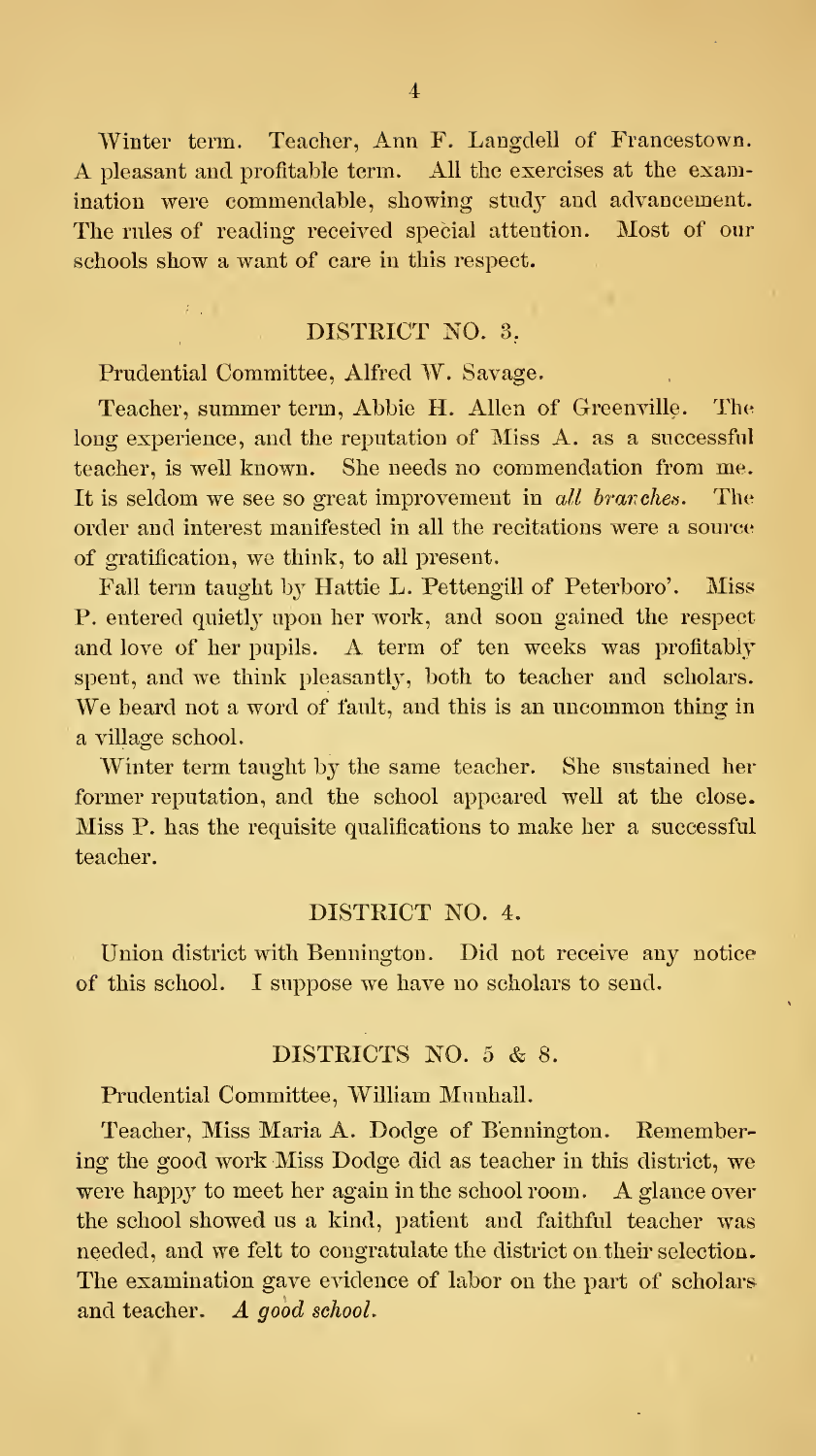## DISTRICT NO. 7.

Prudential Committee, Levi B. Hardy.

Teacher, summer term, Lizzie E. Winch. We found in Miss W. the qualities desirable in a teacher, and among them perseverance. We think she labored hard to advance her pupils, and with good success.

Winter term, taught by Lewis W. Epps of Francestown. This school commenced with three scholars and closed with the same number. No fault of the teacher that there were not more pupils. We are sorry that the parents did not make a greater effort to have their children attend, for when all are in, the school is quite small. Those attending did well. Mr. E. is a gentleman, and <sup>a</sup> good scholar. We hope we may have his services as teacher in town another year.

### DISTRICT NO. 9.

No school. Hope they will get their school house repaired and have a school another season.

#### DISTRICT NO. 10.

Pnidential Committee, William H. Marsh.

Teacher, Miss Nellie E. Fletcher of Greenfield. This is an active school, and well deserves the reputation it has had in years past of being orderly and studious. Miss F. entered upon her work with a great desire to gain the respect and love of her pupils, and to aid them in the work of the term. We expected to see good improvement and was not disappointed.

Winter term taught by the same teacher. Good improvement was made in all branches, particularly in reading and spelling. Embarrassment when visitors are in, which we frequently see in the teacher's first term, had disappeared, and a home-like feeling was manifest. We think Miss Nellie, with more experience, may rank among the first class teachers.

#### ROLL OF HONOR.

## FIRST TERM.

Hattie M. Draper, L. A. Butler, Bertie Reynolds, Ella C. Blanchard, Edith M. Holt, John H. Holt, Charhe Holt, Georgie Holt, Eddie Peavy, Willie Richardson, Emma Jaquith, Willie Flynn, Minnie T. Harrington, Emma F. Cain, Ella M. Cain.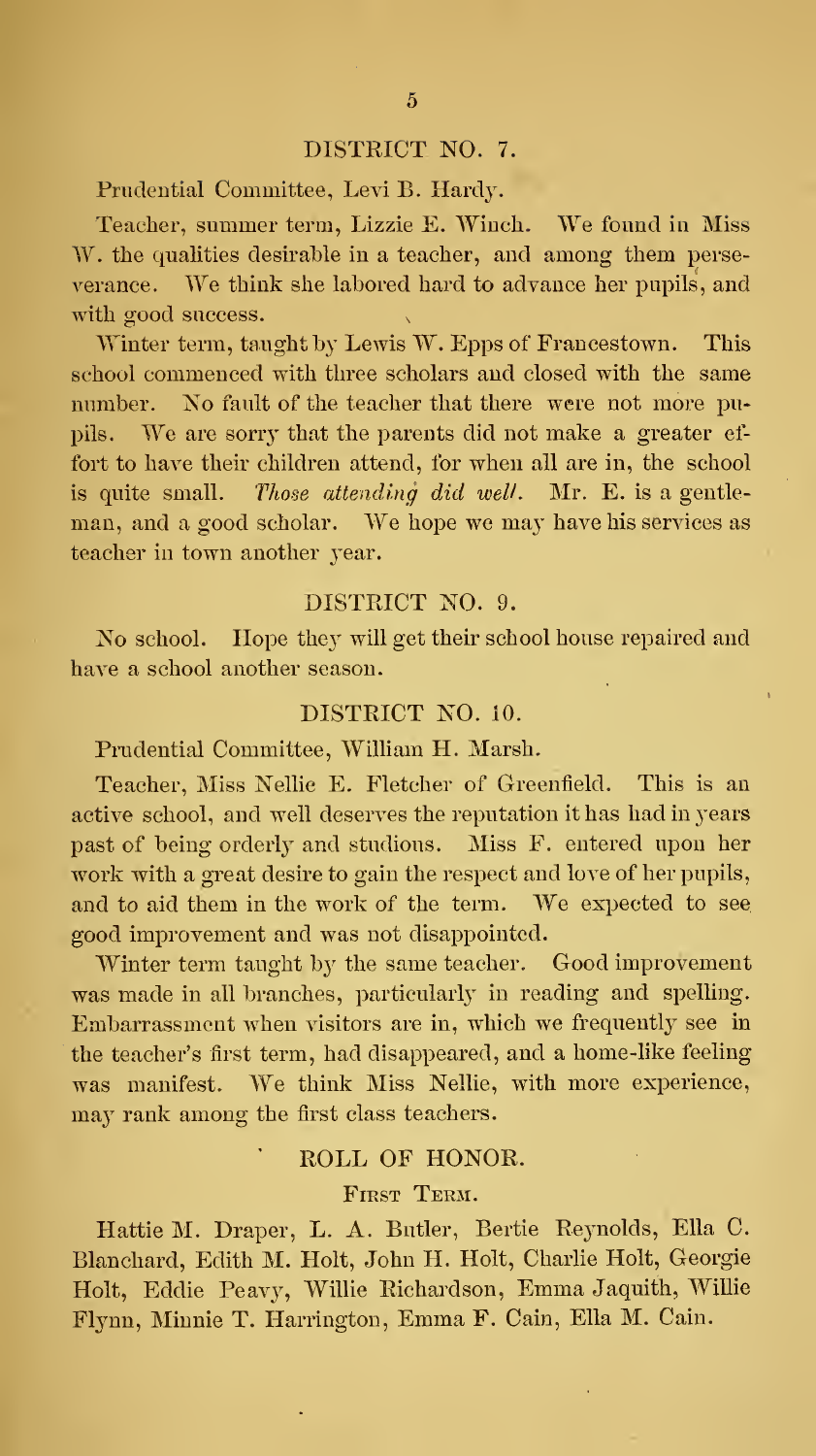#### Second Term.

Charles Reynolds, Rose M. Lowe, Clarence Lowe, Ella C. Blancharcl, Eddie Hopkins, Willie Richardson, Mark Richardson, Alice Hall, Delia Anderson, Minnie Harrington, Mary A. Cain, Lizzie Cain, Emma F. Cain.

#### THIRD TERM.

Lu Butler, Lillie Butler, Rosa Lowe, Hattie Draper, Walter Hopkins, Eddie Peavy, Robbie Richardson, Eddie Ingalls, Eddie Lawrence, Nellie Cummings.

## REMARKS.

It is a source of pleasure to your Committee, and to all who feel an interest in education, to know that the schools of the town are taking a higher standard. This may be due in part to the change in text books made by Miss Peavey ; but another reason is the aid the children are receiving at home. A number of families are doing a good work in this way. The influence is felt in the school room as well as the households. We wish more of the parents might see and feel this great truth, and do as others are doing. The instruction at home and in the school room should be made practical. We think our teachers fail in this. It brings life and interest into the recitations, and is an incentive to the scholar in the pursuit of knowledge. The teacher's great study should be, how can I best interest and advance my pupils. The mind should be centered on the work before them. No teacher can do his or her work well if the mind be occupied with other things. In the service of the year we shall retain pleas ant memories. The report, with the following page of statistics, is

Respectfully submitted.

#### A. N. HARDY,

#### Superintending School Committee.

Greenfield, N. H., March 1, 1881.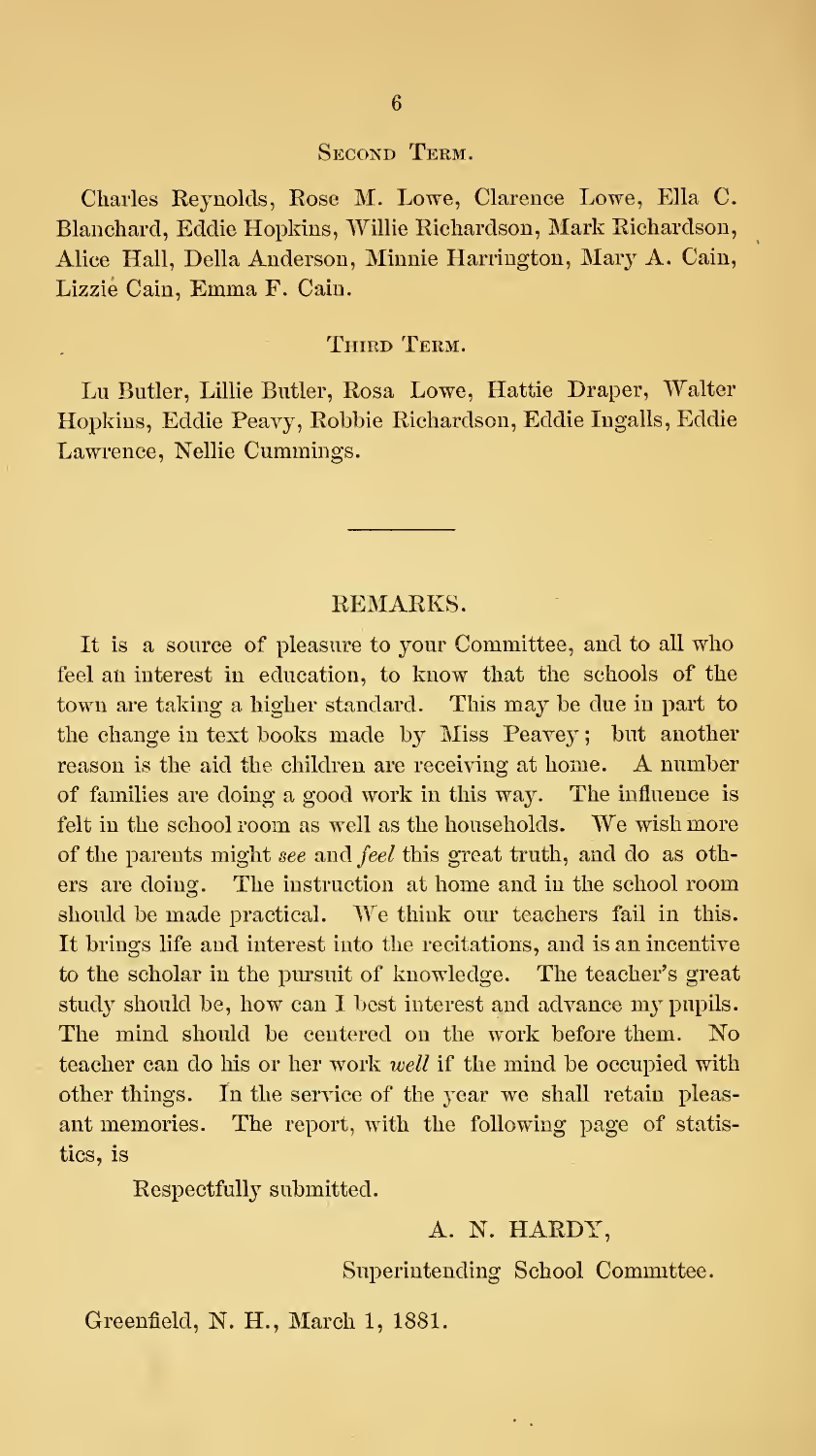# STATISTICS.

 $\bullet$ 

 $\bar{t}$ 

|                           |                                        | $\frac{5}{4}$ $\frac{1}{8}$ $\frac{1}{6}$     | ಲ                        |                    | $\mathcal{L}$      |                                          |                          |                           |                          | $\frac{1}{2}$ 8 8 9 $\frac{1}{2}$ |                        |                   |                                                                        |                 | Districts.                     |
|---------------------------|----------------------------------------|-----------------------------------------------|--------------------------|--------------------|--------------------|------------------------------------------|--------------------------|---------------------------|--------------------------|-----------------------------------|------------------------|-------------------|------------------------------------------------------------------------|-----------------|--------------------------------|
| Nellie<br><b>Fletcher</b> | Lewis<br>$\blacktriangleleft$<br>Epps. | Maria<br>Dodge                                | Iattie<br>Ģ<br>Pettengil | Iattie<br>Pettengi | nn F.<br>Langdell. | $\overline{\text{chn}}$ T.<br>Robertson. | smma<br>3.<br>Robertson. | Fall &<br>Winter Schools. | Nellie<br>Fletcher       | izzie<br>Winch.                   | bbie<br>$\Delta$ llen. | Vellie<br>Atwood. | Rena<br>Breed.                                                         | Sunnmer Schools | <b>NAMES</b><br>60<br>TEACHERS |
| 888                       |                                        | $\begin{array}{c} 26 \\ 20 \\ 20 \end{array}$ |                          |                    | 202023<br>88888    |                                          |                          |                           |                          |                                   |                        |                   | €<br>122221<br>88888                                                   |                 | Wages per month.               |
|                           |                                        | $74 - 8$                                      |                          |                    | ಕಕಕಕೂ              |                                          |                          |                           |                          |                                   |                        |                   | $\infty \infty \infty \infty$                                          |                 | Number of weeks.               |
|                           |                                        | $\frac{4}{13}$ w $\frac{1}{12}$               |                          |                    | 122748             |                                          |                          |                           |                          |                                   |                        |                   | 35501                                                                  |                 | Number of scholars.            |
|                           |                                        | $3348$<br>$-13$                               |                          |                    | 112880             |                                          |                          |                           |                          |                                   |                        |                   | $\begin{array}{c} 11.3 \\ 21.5 \\ 32.5 \\ 40.8 \\ 50.9 \\ \end{array}$ |                 | Average attendance.            |
| లు                        |                                        | లు                                            |                          |                    |                    |                                          | 4                        |                           | లు                       |                                   |                        |                   | $\frac{1}{2}$                                                          |                 | Number not absent.             |
| $\omega \omega \omega$    |                                        |                                               |                          |                    | <b>NNNNN</b>       |                                          |                          |                           |                          |                                   |                        |                   | <b>NNNNN</b>                                                           |                 | Visits by S. S. Com.           |
|                           |                                        |                                               |                          |                    |                    |                                          |                          |                           |                          |                                   |                        |                   |                                                                        |                 | Visits by Prud. Com.           |
| 7                         |                                        | $\overline{\phantom{0}}$                      |                          |                    | $\frac{1}{100000}$ |                                          |                          |                           | $\overline{\phantom{0}}$ |                                   |                        |                   | 5.000                                                                  |                 | Visits by Citizens.            |
|                           |                                        | <b>2582</b>                                   |                          |                    | 3535               | €₽                                       |                          |                           |                          |                                   |                        |                   |                                                                        |                 | Amount of school<br>money.     |
|                           |                                        | 282                                           |                          |                    | <b>8923</b>        |                                          |                          |                           |                          |                                   |                        |                   |                                                                        |                 |                                |

 $\mathcal{L}_{\mathcal{A}}$ 

\* Fraction.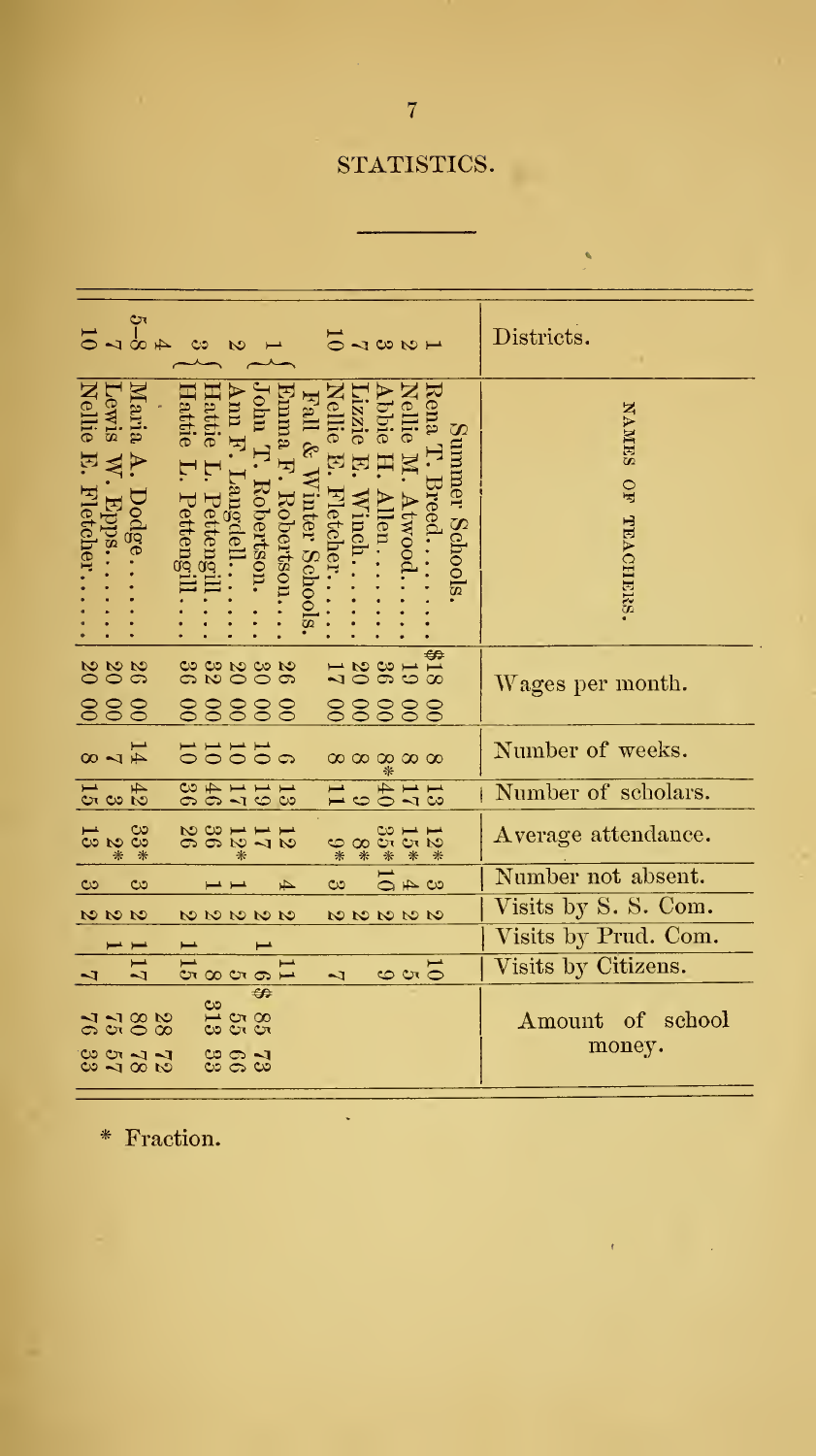# REPORT OF THE SELECTMEN

FOR THE YEAR ENDING MARCH 1, 1881.

Assessed upon the Polls and Estates of Residents, and upon the Estates of Non-Residents in the town of Greenfield, for the year  $1880,$   $$4378$   $82$ 

## MONEY RECEIVED.

| Received of taxes assessed 1880, | \$3564.00 |                           |  |
|----------------------------------|-----------|---------------------------|--|
| For dog tax for 1880,            | 19 00     |                           |  |
| Interest on taxes for 1880,      |           | 7 71                      |  |
| Taxes on list of 1879,           | 805 93    |                           |  |
| Dog tax for $1879$ ,             |           | 8 00                      |  |
| Interest on taxes for 1879,      | 14 63     |                           |  |
| Received on tax list of 1878,    |           | 1 72                      |  |
| Received on tax list of 1877,    |           | 1 79                      |  |
| Received on tax list of 1873,    |           | 1 61                      |  |
| Received on tax list of 1876,    | 12698     |                           |  |
| Interest on tax list of 1876,    |           | $2\,24$                   |  |
| Dog tax on list of 1876,         |           | 3 00                      |  |
| Received on tax list of 1875,    |           | 10 93                     |  |
| Received on tax list of 1874,    |           | 7 50                      |  |
| For use of hay scales,           |           | 16 35                     |  |
| For use of town house,           |           | 8 0 0                     |  |
| For use of pasture,              |           | 6 00                      |  |
| By note,                         | 2100 00   |                           |  |
| Savings bank tax,                | 549 72    |                           |  |
| Railroad tax,                    |           | 38 28                     |  |
| Literary fund for 1879,          |           | 57 35                     |  |
| Treasurer for 1879,              |           | $295\ \ 57 - 87546\ \ 31$ |  |
|                                  |           |                           |  |

AMOUNT PAID OUT FOR BREAKING ROADS IN 1880.

| Charles B. Wallace. | \$637   |  |
|---------------------|---------|--|
| B. W. Hardy,        | 4 00    |  |
| John O. Colbath,    | 16 18   |  |
| I. B. Farrington,   | 2 50    |  |
| Levi Dodge,         | 7 86    |  |
| James Beazley,      | $4\,45$ |  |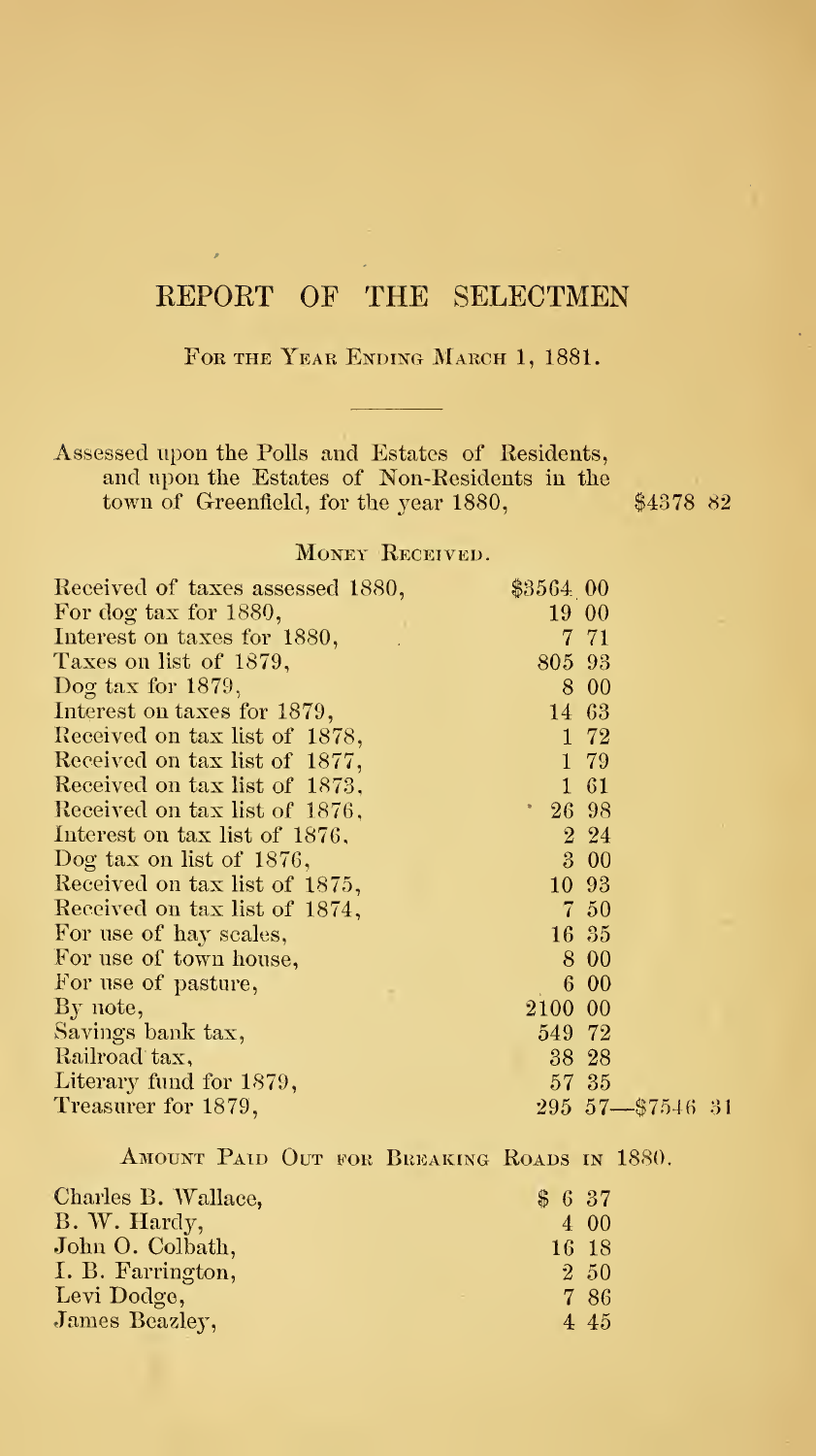| George Damoth,                |            | $1\ \ 12$        |
|-------------------------------|------------|------------------|
| James T. Robertson,           |            | 6 00             |
| Mark Rogers,                  |            | 16 87            |
| W. W. Wilson,                 |            | 5 00             |
| J. C. P. Draper,              | $26\ \ 61$ | ۰                |
| Jacob Savage,                 |            | 4 00             |
| G. W. Wood,                   |            | $6\quad12$       |
| G. E. Bailey,                 | 14 70      |                  |
| Dearborn Lakin,               |            | 4 68             |
| William Savage,               |            | 3 87             |
| R. A. Dutton,                 |            | 7 50             |
| James Lewis,                  |            | 7 50             |
| Geo. W. French,               | 16 68      |                  |
| D. W. Flynn,                  | $10\,25$   |                  |
| Harrison Lakin,               |            | 4 50             |
| Lucius Wilson,                |            | 4 80             |
| Jonathan Coburn,              | 10 20      |                  |
| G. W. Grimes,                 |            | $8\,00$          |
| Levi S. Holt,—whole district, | 14 17      |                  |
| John Cain,                    | $18\,12$   |                  |
| James Sawyer,                 |            | $4\overline{00}$ |
| Gorge P. Holt,                |            | 8 72             |
| Elbridge Wilson,              |            | 2 50             |
| Josephine A. Holt,            |            | 50               |
| H. A. Waite,                  |            | 187              |
| John Day,                     | 13 05      |                  |
| D. W. Burnham,                |            | 6 48             |
| Robert R. Wilson,             |            | 9 50             |
| E. J. Downing,                |            | 1 25             |
| N. Russell & Son,             | 23 62      |                  |
| Wm. Duncklee,                 | 23 51      |                  |
| Robert Blanchard,             | 10 50      |                  |
| Wm. H. Marsh,                 | 19 70      |                  |
| Frank I. Lowe,                | 37 10      |                  |
| John H. Reynolds,             |            | 192              |
| Lyman I. Straw,               | 1          | $00 - $39727$    |

# Highways and Bridges.

 $\bar{\lambda}$ 

| I. B. Farrington,              | $$1\,10$ |    |
|--------------------------------|----------|----|
| X. W. Brooks, plank and labor, | 1 00     |    |
| L. Bailey,                     | 10 25    |    |
| Wm. Savage,                    | 17 06    |    |
| G. W. French,                  | 11 25    |    |
| Lucius Wilson,                 | 8 45     |    |
| John Cain,                     | 11 25    |    |
| R. Haskell,                    |          | 50 |
| J. F. Savage,                  | $5\,12$  |    |

Ŷ,

 $\overline{9}$ 

À,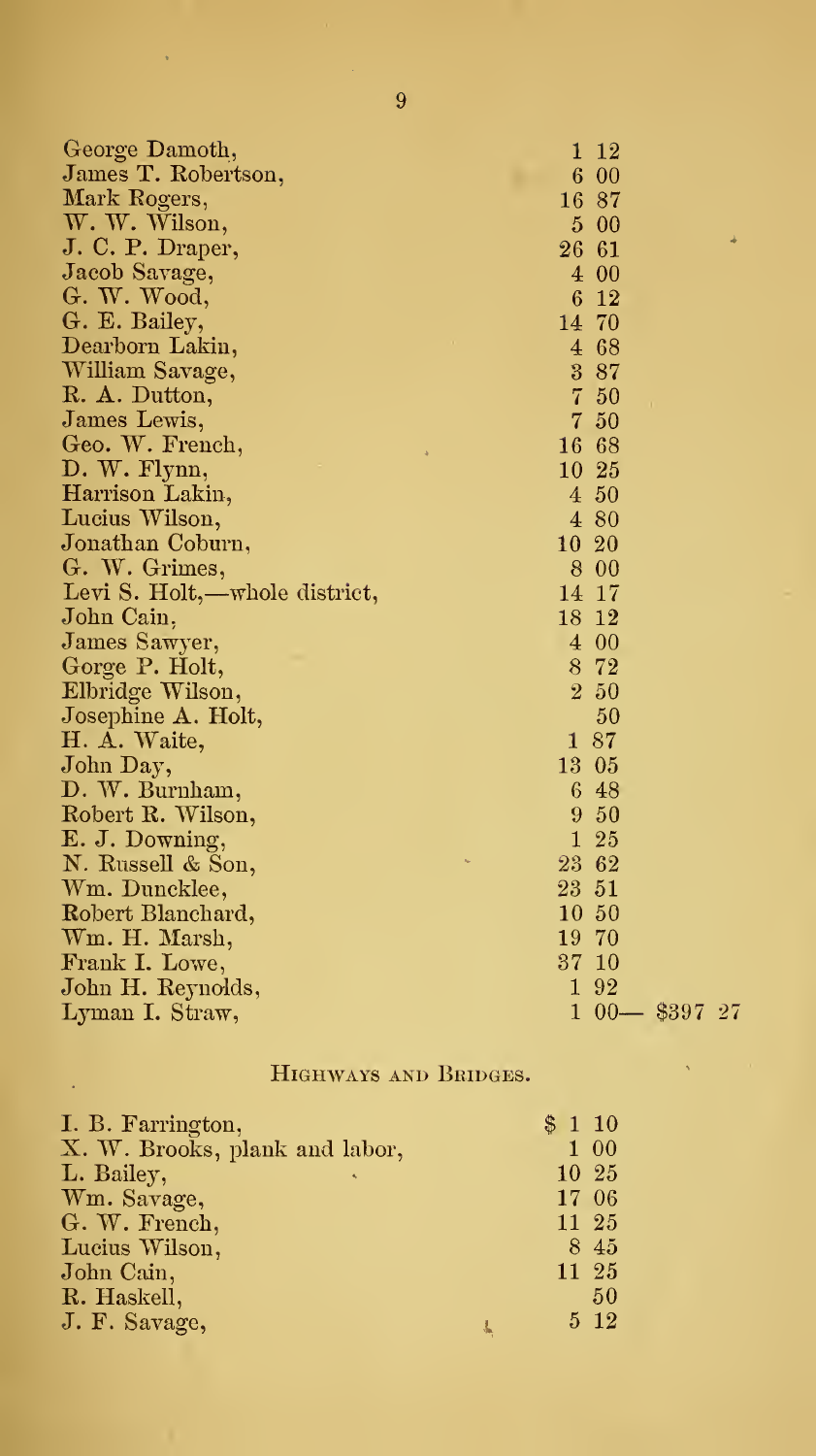| J. E. Stearns,                     |       | 50                        |
|------------------------------------|-------|---------------------------|
| Elbridge Wilson,                   |       | 2, 75                     |
| R. Blanchard,                      |       | 2 00                      |
| G. W. French, in Wallace district, |       | 6 50                      |
| Wm. H. Marsh,                      |       | 3 00                      |
| James Lewis,                       |       | 23 50                     |
| B. W. Hardy,                       |       | 26 25                     |
| Geo. E. Bailey,                    |       | 8 25                      |
| P. Munhall,                        |       | 4 82                      |
| H. Cudworth,                       |       | 3 62                      |
| Wm. Norris,                        |       | 5 00                      |
| B. F. Jaquith,                     |       | $1\,25$                   |
| C. B. Wallace,                     | 12 13 |                           |
| F. I. Lowe, 1879,                  | 22 00 |                           |
| John O. Colbath,                   | 18 75 |                           |
| Robert R. Wilson,                  |       | 2 70                      |
| L. C. Rogers,                      |       | 2 00                      |
| G. E. Bailey,                      |       | 4 00                      |
| Patrick Welch,                     |       | 2 45                      |
| F. I. Lowe,                        |       | $4\,50 -$<br>\$221<br>-95 |

# MISCELLANEOUS EXPENSES.

| A. Fuller, stove pipe,                           | \$<br>2 1 2 |  |
|--------------------------------------------------|-------------|--|
| C. B. Wallace, lighting and repairing street     |             |  |
| lamps,                                           | 6 55        |  |
| C. B. Wallace, care of town house,               | $6\ \ 00$   |  |
| Savage & Lewis, store bill,                      | $5\,54$     |  |
| A. N. Hardy, superintending school committee, 30 | $_{00}$     |  |
| Earl Searles, repairing street lamps,            | 75          |  |
| I. B. Farrington, snowing bridge,                | 1 00        |  |
| L. Bailey, watering place,                       | 3 00        |  |
| G. E. Bailey, tolling bell,                      | 2 00        |  |
| Lucius Wilson, watching fire,                    | $1\,25$     |  |
| H. H. Duncklee, keeping five tramps.             | $5\ \ 00$   |  |
| H. H. Duncklee, watering place,                  | $3\ \ 00$   |  |
| John Cain, police service,                       | $2\ \ 00$   |  |
| James Sawyer, clothing and school books for      |             |  |
| Felch boy,                                       | 8 75        |  |
| James Sawyer, overseer of poor,                  | 15 00       |  |
| Supervisors for 1880,                            | 9 00        |  |
| J. L. Fish, damage to sleigh,                    | $1\,25$     |  |
| Samuel H. Partridge, returning births and        |             |  |
| deaths,                                          | 575         |  |
| E. C. Richardson, clerkship,                     | $20\ \ 00$  |  |
| E. C. Richardson, stationery, postage and        |             |  |
| school books,                                    | 697         |  |
|                                                  |             |  |

l,

10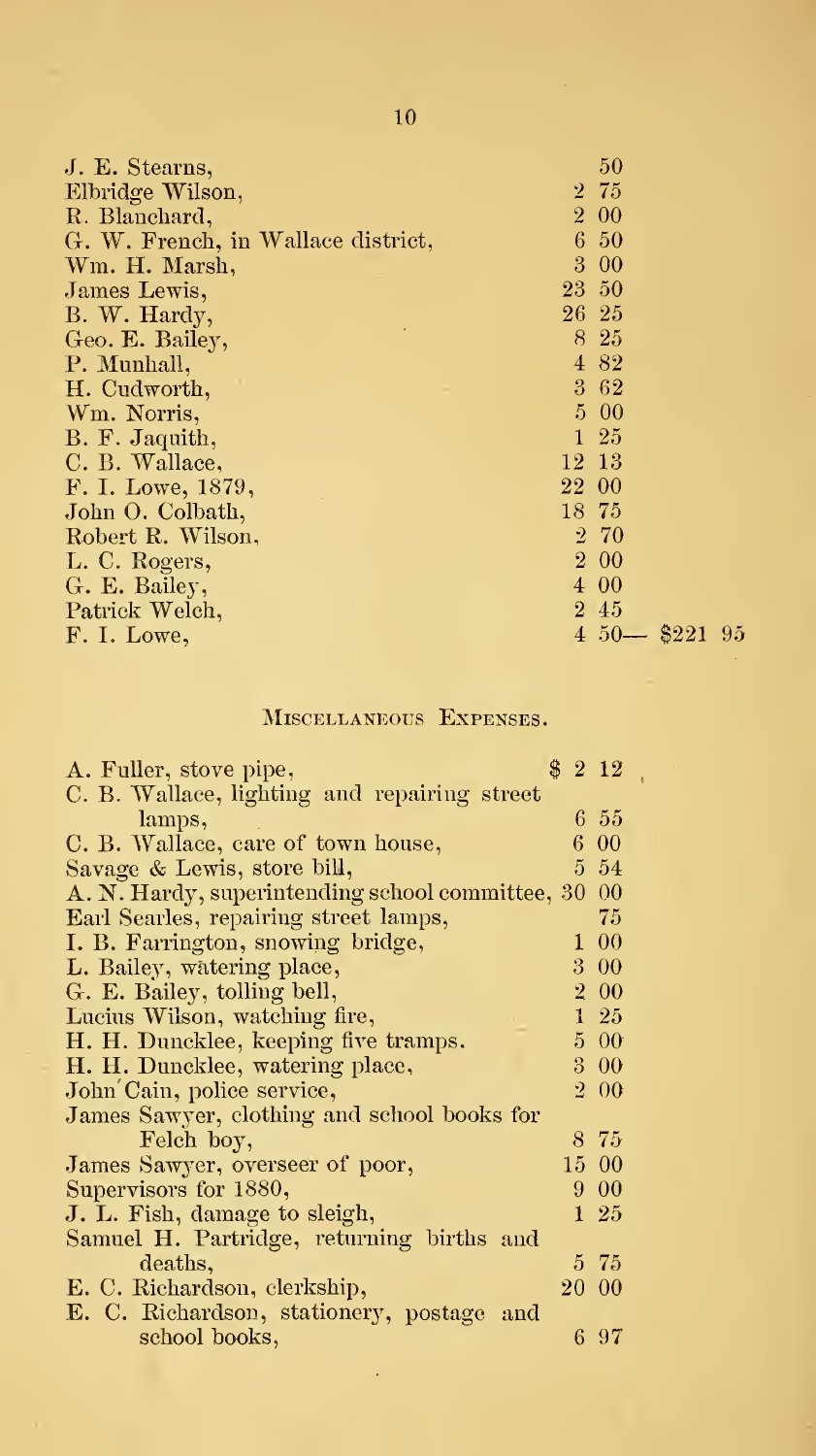| E. C. Richardson, book and repairing hay<br>scales. | 285                                     |
|-----------------------------------------------------|-----------------------------------------|
| R. Bradford & Co., store bill,                      | $5\,40$                                 |
| G. H. Putnam, watering place,                       | 3 00                                    |
| L. S. Holt, plank and wood,                         | $4\,25$                                 |
| J. B. Binks, watching fire,                         | 1 25                                    |
| John H. Day, watching fire,                         | $4\,50$                                 |
| Geo. E. Bailey, repairing lobby,                    | 8 00                                    |
| J. H. Reynolds, journey to Concord,                 | 5 00                                    |
| C. B. Wallace, lighting street lamps,               | 13 05                                   |
| Frank Brooks, blacksmithing,                        | $5\,26$                                 |
| R. Bradford & Co., store bill,                      | 10 64                                   |
| M. V. B. Greene, stationery,                        | 9 72                                    |
| Farnum & Scott, printing reports 1880,              | 18 00                                   |
| G. A. Draper, watching fire,                        | 1 25                                    |
| G. H. Putnam, damage to horse,                      | 20 00                                   |
| G. L. Parmenter, damage to carriage,                | 5 00                                    |
| Sheep killed by dogs,                               | 22 37                                   |
| B. F. Bailey, balance on cemetery fence,            | 6 00                                    |
| J. H. Reynolds, two journeys to Nashua,             | 4 0 0                                   |
| J. H. Reynolds, select services,                    | 65 00                                   |
| Levi S. Holt, select services,                      | 55 00                                   |
| Willis D. Hardy, select services,                   | 50 00                                   |
| F. C. Fletcher, treasurer,                          | 20 00                                   |
| Auditors, 1880,                                     | 400                                     |
| John R. Russell, collecting taxes 1879,             | $60\text{ }00 - 8\text{ }538\text{ }47$ |
|                                                     |                                         |

# RECAPITULATION.

l.

| Whole amount received,          | \$7546 31 |
|---------------------------------|-----------|
| Paid out as follows:            |           |
| State Tax,                      | \$78800   |
| County Tax,                     | 751 42    |
| School Orders,                  | 748 61    |
| Notes and Interest,             | 3834 82   |
| Breaking Roads,                 | 397 27    |
| Repairing Highways and Bridges, | 221 95    |
| Miscellaneous Expenses,         | 538 47    |
|                                 | \$7280 54 |
| Balance in hands of Treasurer,  | \$265 77  |

11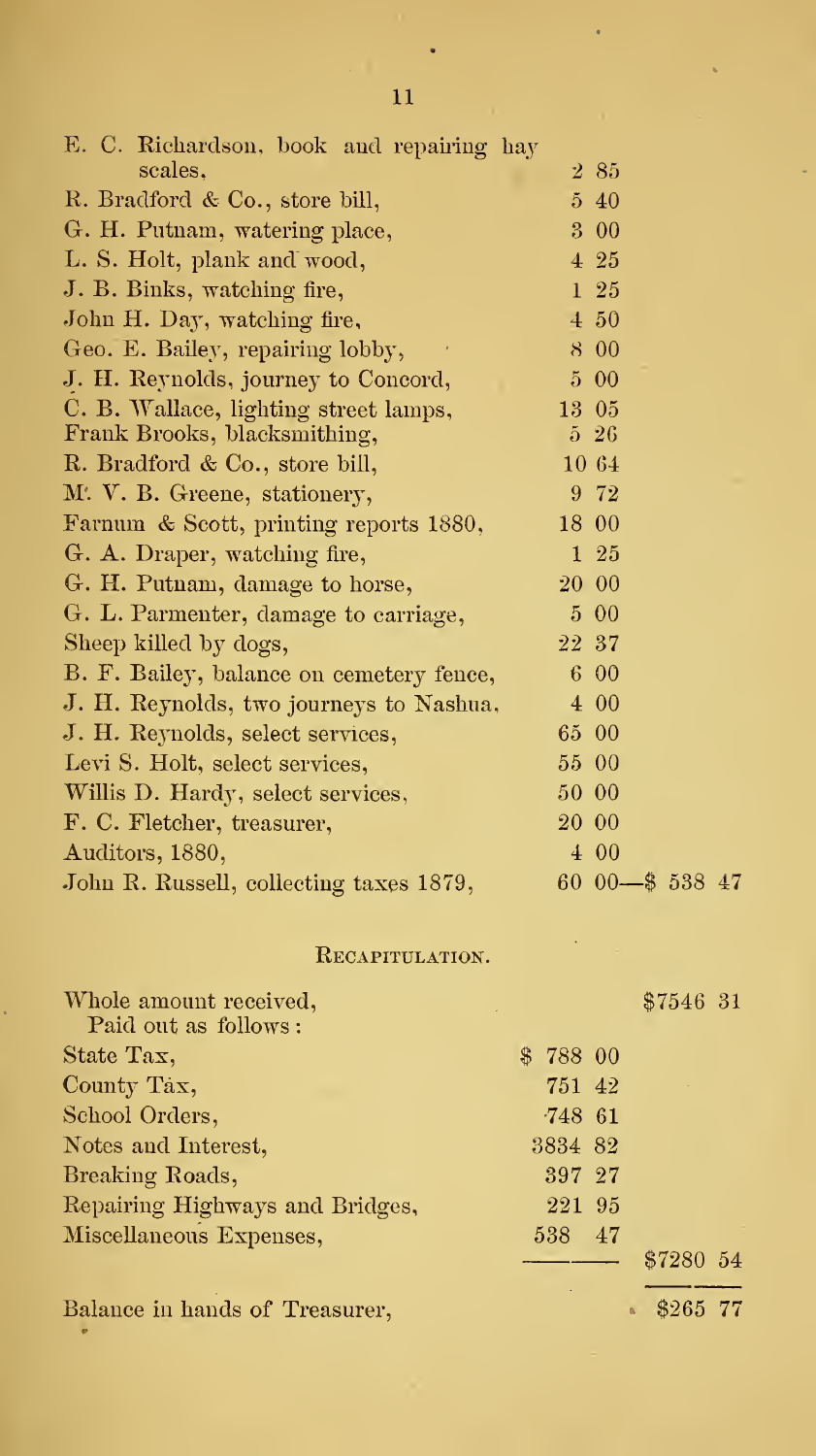| Due on tax list of 1873,<br>With the following abatement: |           | \$4 12      |                   |         |  |
|-----------------------------------------------------------|-----------|-------------|-------------------|---------|--|
|                                                           |           |             | 85                |         |  |
| James Shea,                                               |           |             |                   | \$3 27  |  |
|                                                           |           |             |                   |         |  |
| Due on tax list of $1874$ ,                               |           | $$22\ 50$   |                   |         |  |
| With the following abatement:                             |           |             |                   |         |  |
| T. H. Wood,                                               |           | $22\ \ 50$  |                   |         |  |
|                                                           |           |             |                   |         |  |
| Due on tax list of 1876,                                  |           | $\$25$ $51$ |                   |         |  |
| With the following abatements:                            |           |             |                   |         |  |
| Albert Huntington,                                        | \$171     |             |                   |         |  |
| Taylor D. Lakin,                                          | 19 66     |             |                   |         |  |
| Stephen Richardson,                                       | 1 71      |             |                   |         |  |
| Joseph Rabatoile,                                         | 167       |             |                   |         |  |
| Jeffrey Shea,                                             | 62<br>14  |             |                   |         |  |
| Owner unknown,                                            |           |             | $25\ \ 51$        |         |  |
|                                                           |           |             |                   |         |  |
| Due on tax list of 1877,                                  |           | $\$8$ 21    |                   |         |  |
| With the following abatements:                            |           |             |                   |         |  |
| Joseph Rabatoile,                                         | \$177     |             |                   |         |  |
| A. G. Warren,                                             | 1 75      |             |                   |         |  |
| Richard Haskell,                                          | 2 94      | $\lambda$   |                   |         |  |
| John S. Draper,                                           | $1\ \ 75$ |             |                   |         |  |
|                                                           |           |             | $8\hphantom{1}21$ |         |  |
|                                                           |           |             |                   |         |  |
| Due on list of 1878,                                      |           |             | $$9\ 00$          |         |  |
| With the following abatements:                            |           |             |                   |         |  |
| Leonard Mead,                                             | \$1 60    |             |                   |         |  |
| S. S. Mann,                                               | $2\ \ 82$ |             |                   |         |  |
| Stephen Richardson,                                       | $1\ \ 60$ |             |                   |         |  |
| Joseph Rabatoile,                                         | $2\ \ 98$ |             |                   |         |  |
|                                                           |           |             | 9 00              |         |  |
| Due on tax list of 1879,                                  |           | \$43 07     |                   |         |  |
| With the following abatements:                            |           |             |                   |         |  |
| William Carr,                                             | $$1\ 57$  |             |                   |         |  |
| Fred Farrington,                                          | $1\,57$   |             |                   |         |  |
| John Nolan,                                               | $1\ \ 57$ |             |                   |         |  |
| William P. Powers,                                        | $1\ \ 85$ |             |                   |         |  |
| John C. Wallace,                                          | $1\ \ 57$ |             |                   |         |  |
| Augustus Goodness,                                        | $1\ \ 57$ |             |                   |         |  |
| Stephen Richardson,                                       | $1\ \ 57$ |             |                   |         |  |
|                                                           |           |             | 11 27             |         |  |
|                                                           |           |             |                   | \$31 80 |  |

l,

l,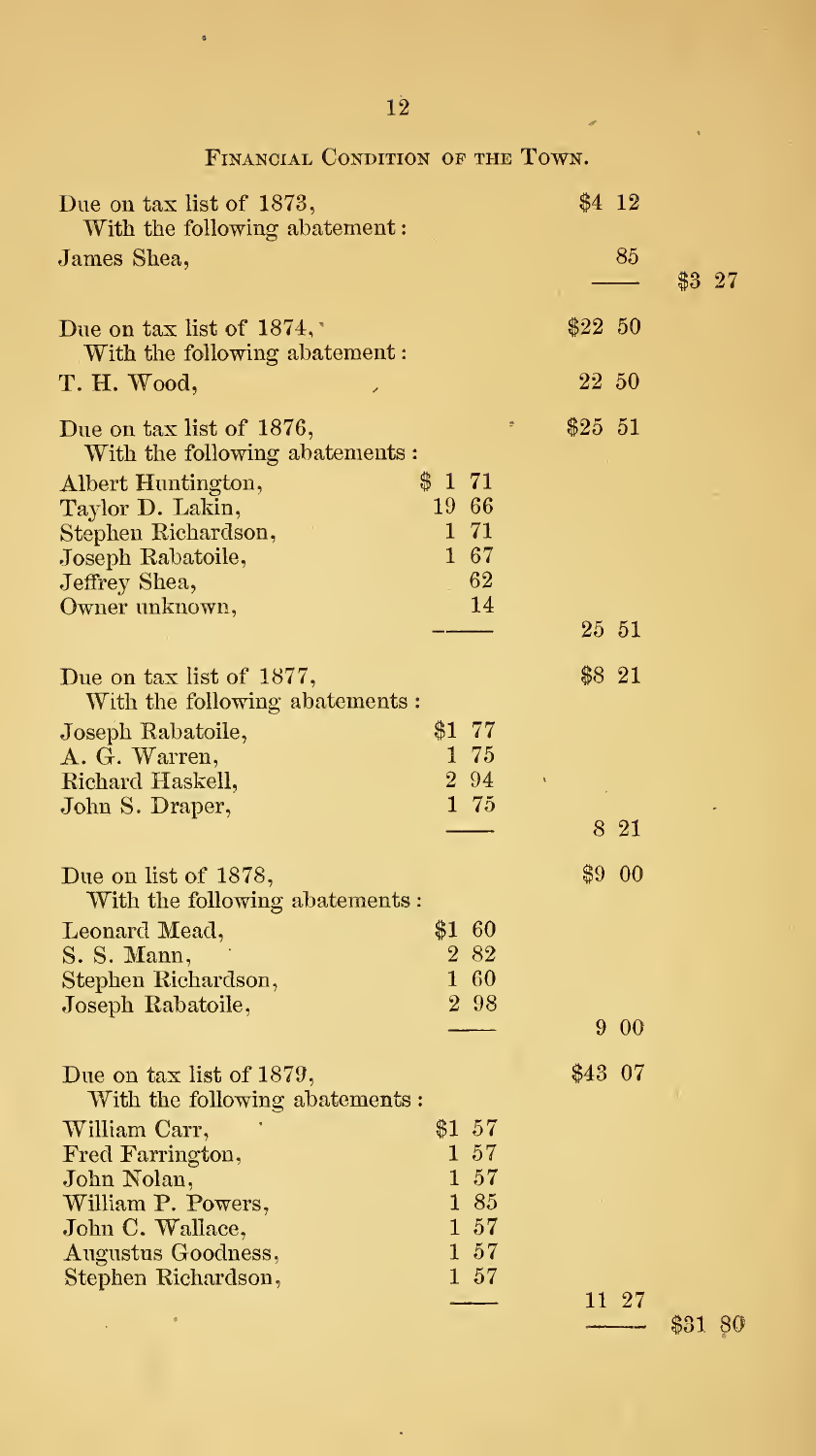| Due on the tax list of 1880,               |                  | $$814$ $82$ $*$ |             |  |
|--------------------------------------------|------------------|-----------------|-------------|--|
| With the following abatements:             |                  |                 |             |  |
| Asa Bailey,                                | $$1\,53$         |                 |             |  |
| John W. Carlton,                           | 1 53             |                 |             |  |
| Fred Carter,                               | $1\,53$          |                 |             |  |
| James Nichols,                             | 1 53             |                 |             |  |
| Fall River Ice Company,                    | $4\overline{59}$ |                 |             |  |
| H. Abbott, overtax,                        | 306              |                 |             |  |
|                                            |                  | 13 77           |             |  |
|                                            |                  |                 | 801 05      |  |
|                                            |                  |                 | \$836 12    |  |
| Amount of notes against the town,          |                  |                 | $$9,189$ 24 |  |
| Demands in favor of the town:              |                  |                 |             |  |
| Due on tax lists,                          |                  | \$836 12        |             |  |
| Due from State, bounty on foxes and hawks, |                  | 25 60           |             |  |
| Due from United States,                    |                  | 558 00          |             |  |
| Amount in treasurer's hands,               |                  | 265 77          |             |  |
|                                            |                  |                 | $$1,685$ 49 |  |
| Balance against the town,                  |                  |                 | \$7,503 75  |  |
|                                            |                  |                 |             |  |

 ${\bf Respectfully\; submitted,}$ 

| JOHN H. REYNOLDS, ) Selectmen  |       |
|--------------------------------|-------|
| LEVI S. HOLT,                  | $-01$ |
| WILLIS D. HARDY, ) Greenfield. |       |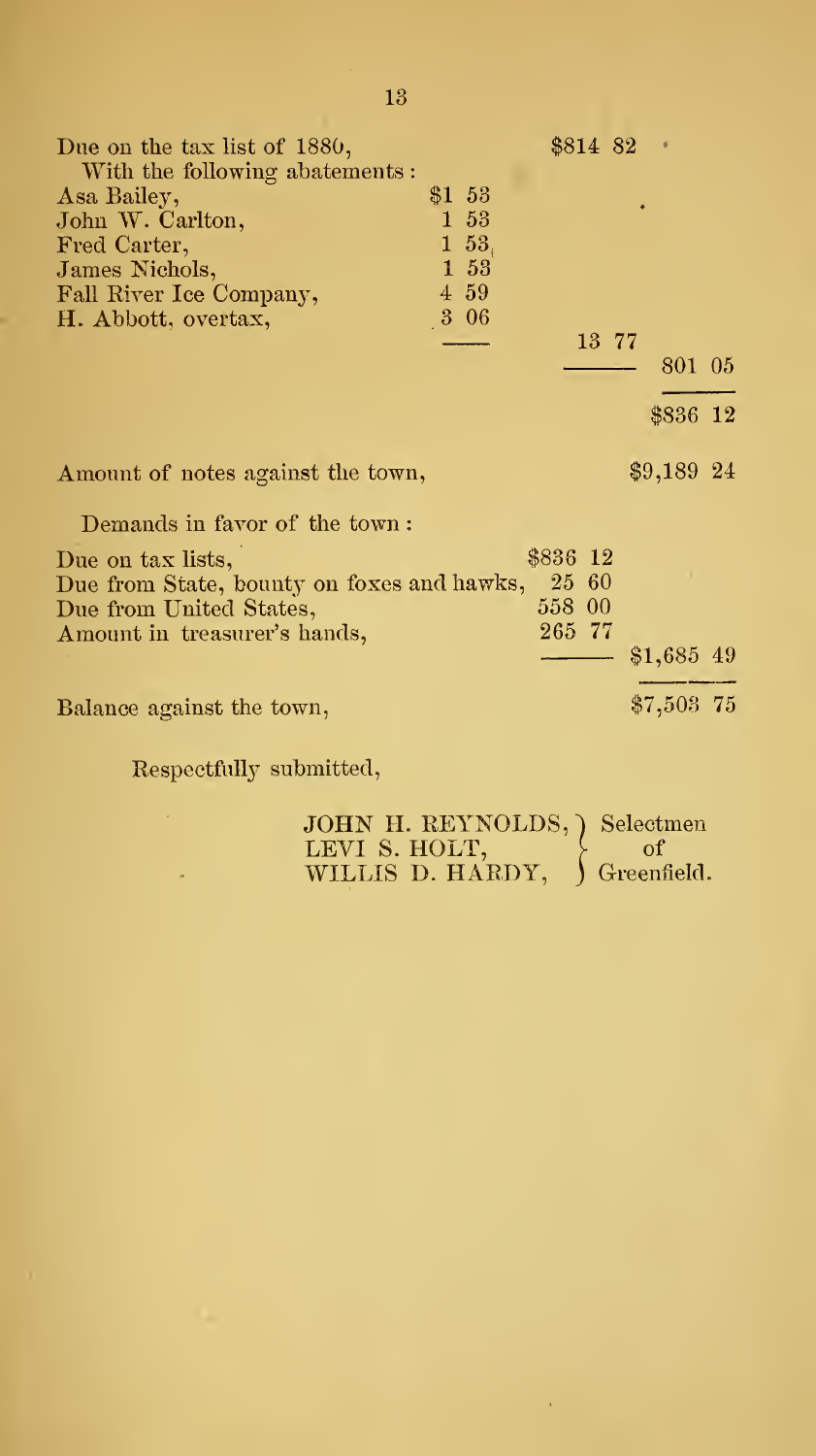REPORT OF OVERSEER OF THE POOR.

 $\bullet$ 

| Paid for clothing and school books for Luke |                        |
|---------------------------------------------|------------------------|
| Felch,                                      | \$875                  |
| Paid for support of County paupers,         | 294 92                 |
| $\sim$                                      | $\frac{1}{1}$ \$303 67 |
| ۰<br>Received of Town Treasurer,            | \$875                  |
| Received of County,                         | 294 92                 |
|                                             | \$303 67               |

JAMES SAWYER, Overseer of Poor.

# TREASURER'S REPORT.

<u> Louis Communication</u>

<u> 1980 - Johann Barn, mars eta biztanleria (</u>

| \$7,546 31 |
|------------|
| 7,280 54   |
| \$265 77   |
|            |
|            |

FRANKLIN C. FLETCHER, Town Treasurer.

÷,

 $\vartheta$ 

| Received from sale of lots in Greenvale Cemetery, | \$1800   |
|---------------------------------------------------|----------|
| Paid for labor on cemetery,                       | $10\,25$ |
| In hands of E. C. Richardson,                     | \$7.75   |